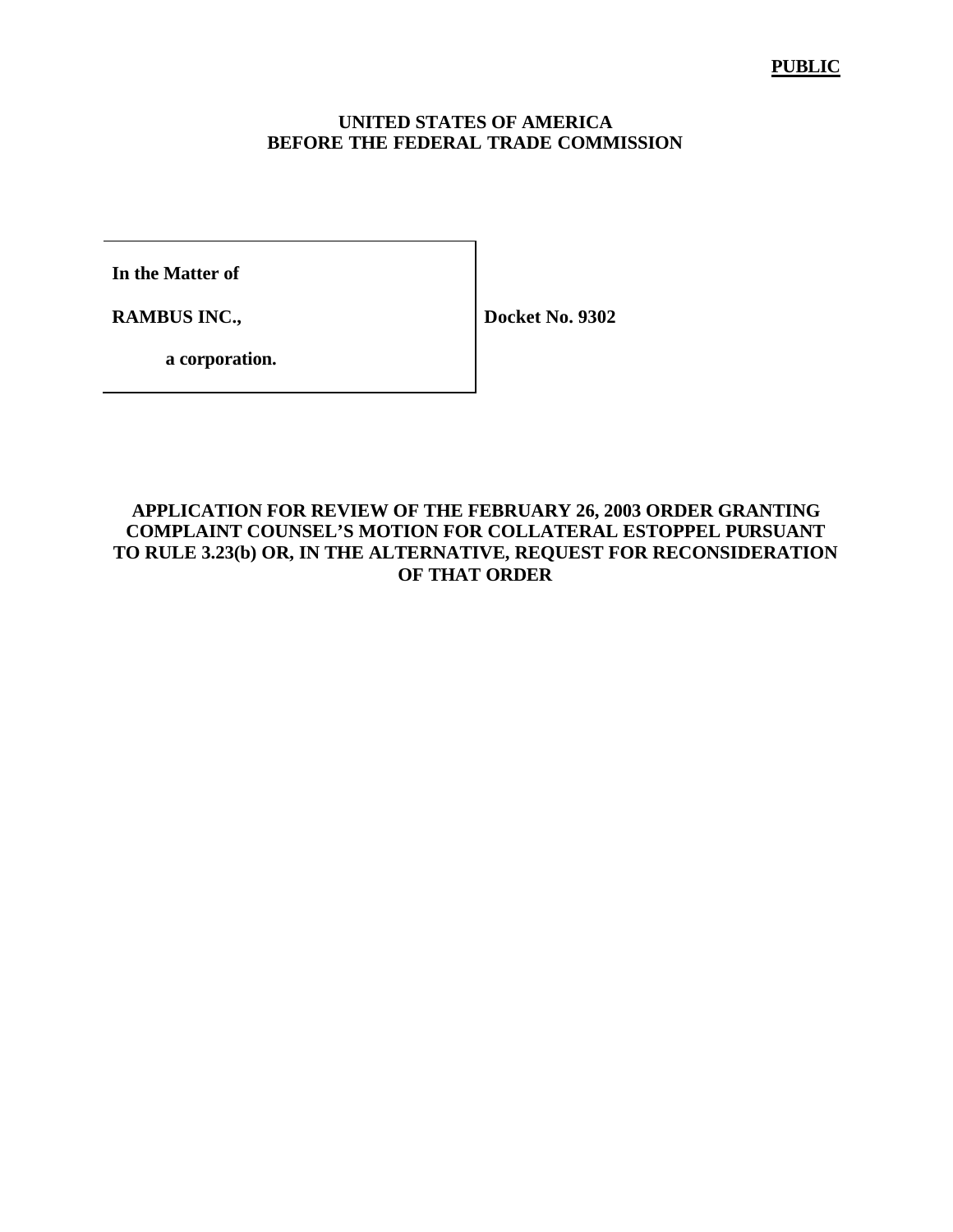## **TABLE OF CONTENTS**

## **PAGE**

| I.  |           |    |                                                                                                                                                   |  |
|-----|-----------|----|---------------------------------------------------------------------------------------------------------------------------------------------------|--|
| Π.  |           |    |                                                                                                                                                   |  |
| Ш.  |           |    |                                                                                                                                                   |  |
| IV. |           |    |                                                                                                                                                   |  |
|     | A.        |    | Judge Timony's Order Incorrectly Resolves Two Controlling Questions of<br>Law as to Which There Is Substantial Ground for Difference of Opinion 6 |  |
|     |           | 1. | The vacated attorney's fees judgment in <i>Infineon</i> cannot be                                                                                 |  |
|     |           | 2. | At this stage of the <i>Infineon</i> litigation, Judge Payne's findings of<br>litigation misconduct cannot be deemed "necessary to the            |  |
|     | <b>B.</b> |    | Immediate Review of Judge Timony's Order Will Materially Advance the                                                                              |  |
| V.  |           |    |                                                                                                                                                   |  |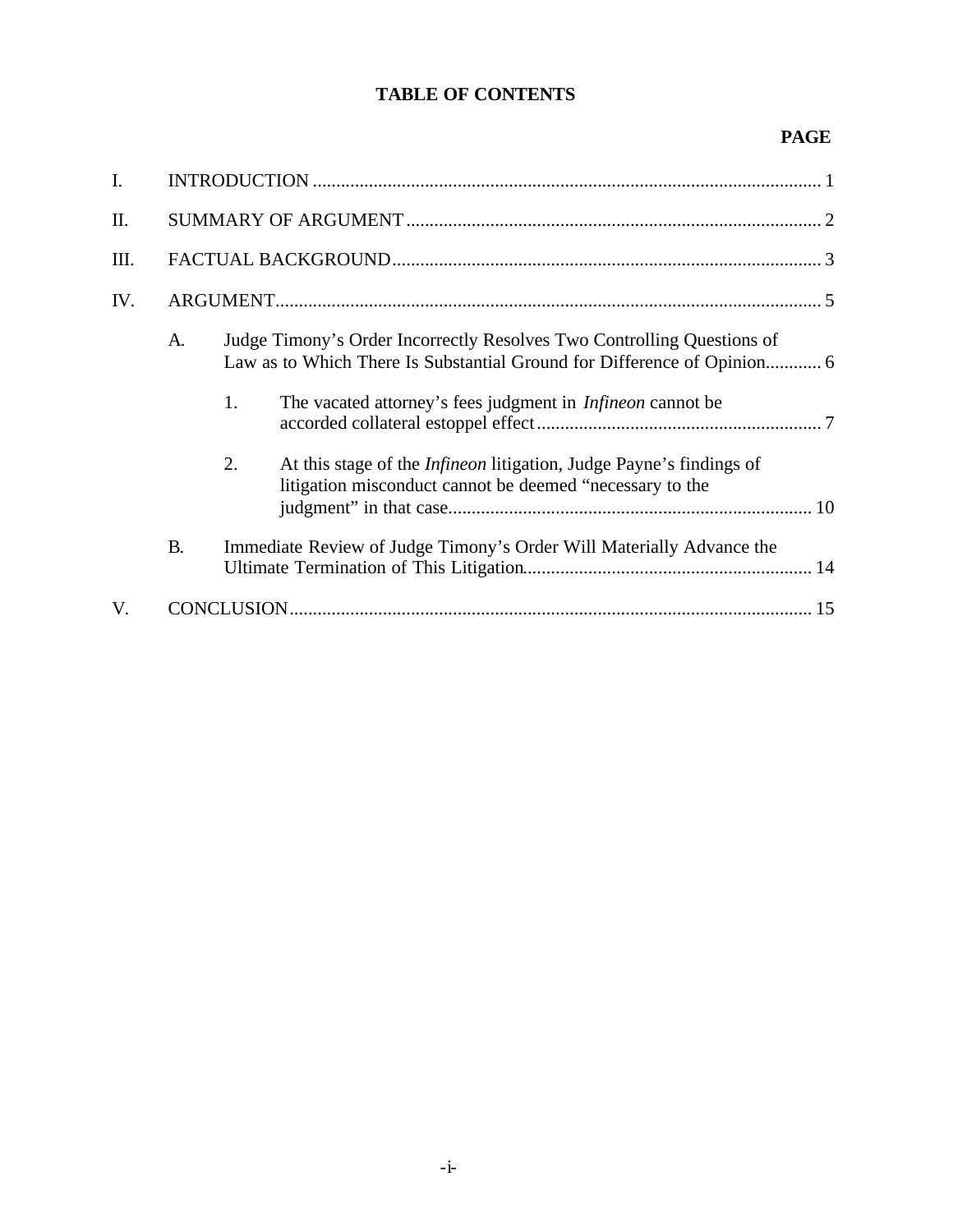## **TABLE OF AUTHORITIES**

### **PAGE**

### **FEDERAL CASES**

| Ahrenholtz v. University of Illinois,                         |  |
|---------------------------------------------------------------|--|
| Arizona v. California,                                        |  |
| Bhatnagar v. Surrendra Overseas Ltd.,                         |  |
| Champion Spark Plug Co.,                                      |  |
| Consolidated Express, Inc. v. New York Shipping Ass'n., Inc., |  |
| Dodrill v. Ludt,                                              |  |
| Genentech, Inc. v. Novo Nordisk A/S,                          |  |
| In re 949 Erie Street, Racine, Wis.,                          |  |
| In re BASF Wyandotte Corp.,                                   |  |
| In re Schering-Plough Corp.,                                  |  |
| In re Times Mirror Co.,                                       |  |
| Isra Fruit Ltd. v. Agrexco Agricultural Export Co., Ltd.,     |  |
| Jaffree v. Wallace,                                           |  |
| Johnson v. Burken,                                            |  |
| Katz v. Carte Blanche Corp.,                                  |  |
| Maryland Casualty Co. v. Armco, Inc.,                         |  |
| McLaughlin v. Bradlee,                                        |  |
| Mother's Restaurant, Inc. v. Mama's Pizza, Inc.,              |  |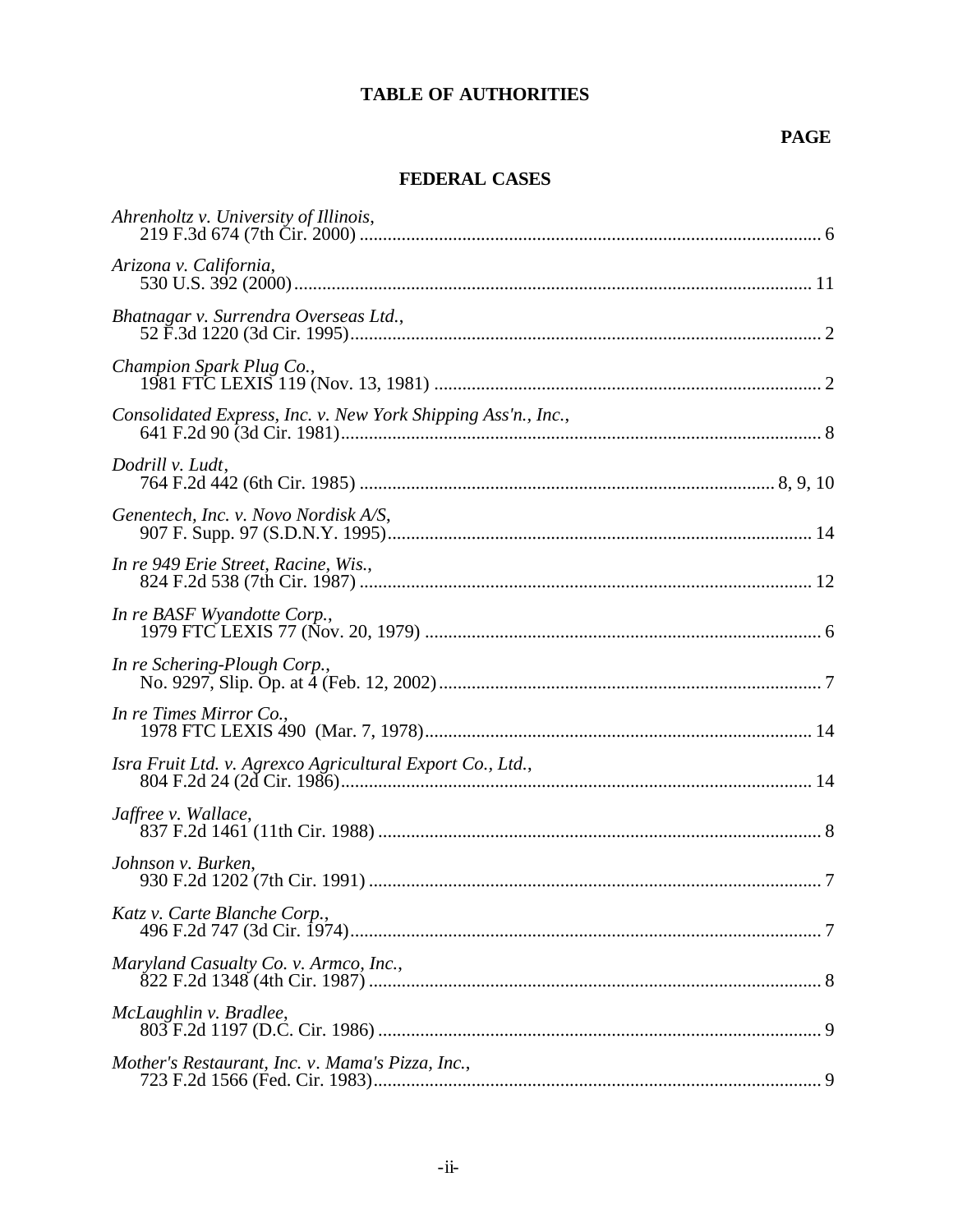# **TABLE OF AUTHORITIES**

# (continued)

#### **PAGE**

| New Hampshire v. Maine,                                |  |
|--------------------------------------------------------|--|
| No East-West Highway Comm., Inc. v. Chandler,          |  |
| Ornellas v. Oakley,                                    |  |
| Pontarelli Limousine, Inc. v. City of Chicago,         |  |
| Rambus Inc. v. Infineon Technologies AG,               |  |
| Rambus, Inc. v. Infineon Technologies AG,              |  |
| Savidge v. Fincannon,                                  |  |
| School Dist. No. 1J, Multnomah County v. ACandS, Inc., |  |
| Simpson v. Motorists Mut. Ins. Co.,                    |  |
| Sokaogon Gaming Enter. v. Tushnie-Montgomery Ass'n,    |  |
| Stone v. Williams,                                     |  |
| U.S. Philips Corp. v. Sears Roebuck & Co.,             |  |
| United States v. Lacey,                                |  |
| United States v. Weems,                                |  |
| White v. Nix,                                          |  |

# **STATE CASES**

| Home Owners Fed. Sav. & Loan Ass'n Northwestern Fire & Marine Ins. Co., |  |
|-------------------------------------------------------------------------|--|
| Rudow v. Fogel,                                                         |  |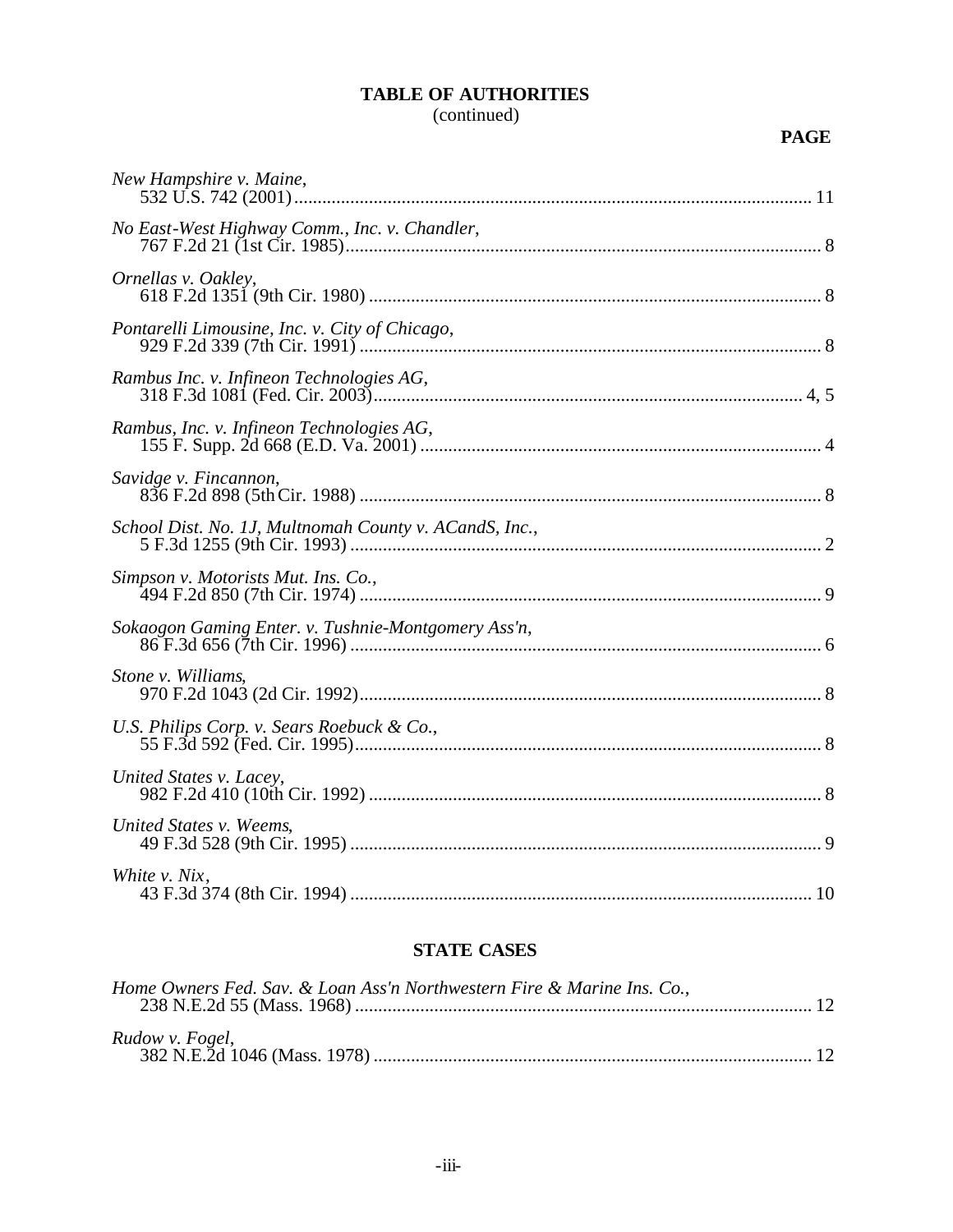### **TABLE OF AUTHORITIES**

(continued)

**PAGE** 

### FEDERAL STATUTES

# FEDERAL REGULATIONS

|--|--|--|--|

## **OTHER AUTHORITIES**

| 18 C. Wright, A. Miller and E. Cooper, |  |
|----------------------------------------|--|
|                                        |  |
| RESTATEMENT (SECOND) OF JUDGMENTS,     |  |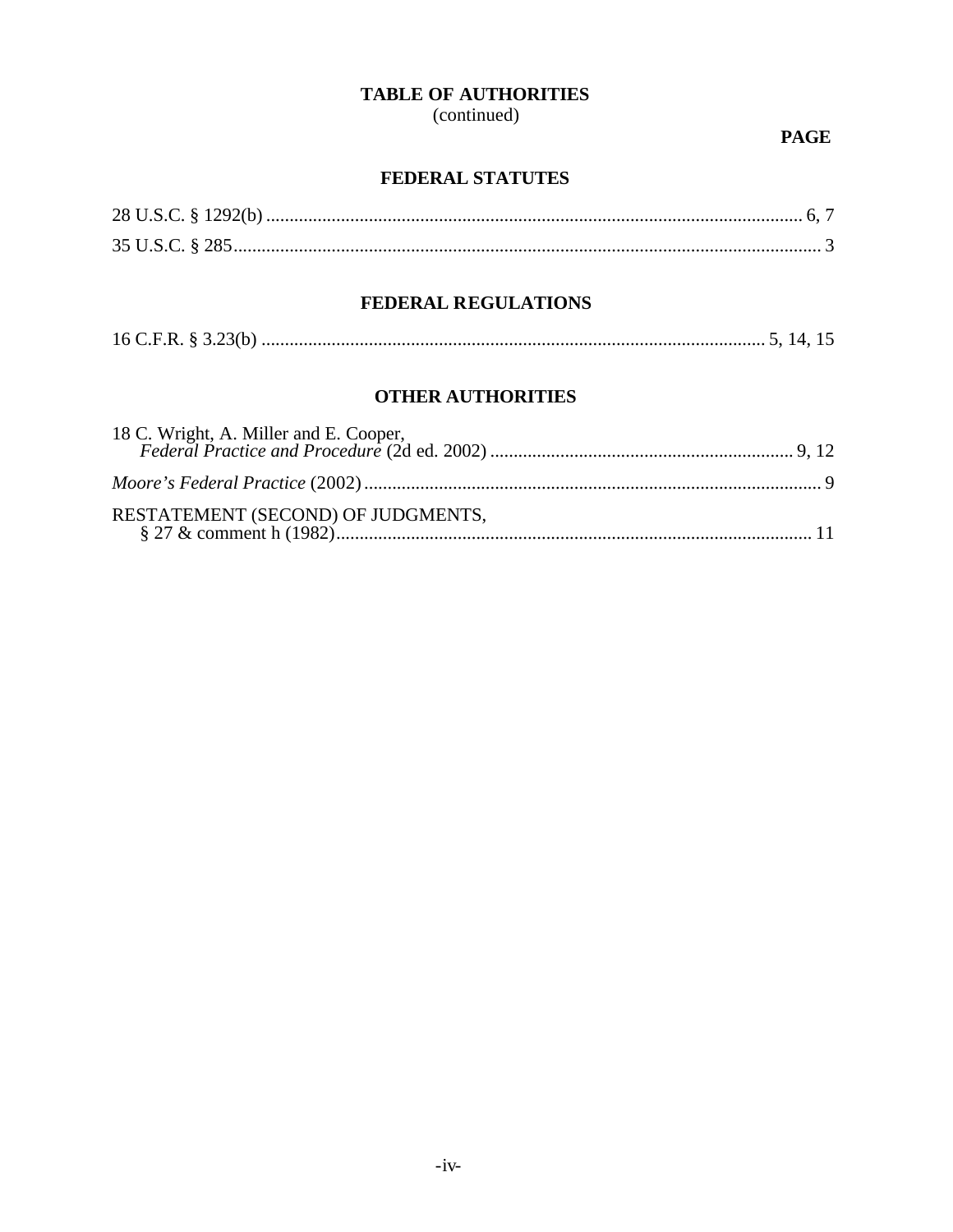#### **I. INTRODUCTION**

 $\overline{a}$ 

In his last three days with responsibility for this matter, Judge Timony issued eight orders. It seems apparent that Judge Timony was trying hard to "clear the decks" of all the lastminute filings made by Complaint Counsel before signing his last order reassigning this matter to Your Honor. This is understandable. Unfortunately, in his effort to issue all these orders before leaving the bench, Judge Timony made grievous errors.<sup>1</sup> For instance, in ruling on Complaint Counsel's motion for default judgment, Judge Timony made factual findings that are indisputably incorrect; in ruling on Complaint Counsel's motion to compel discovery, he granted the motion on a ground on which Complaint Counsel expressly said they were not moving;<sup>2</sup> and, in each of these orders, he ignored the recent, critically important holdings of the Federal Circuit in the *Rambus v. Infineon* case (attached at Tab A) – holdings that arise out of the very same facts at issue here and that will have a significant impact on the outcome of three pending and related private litigations. In ruling on the collateral estoppel motion addressed here, Judge Timony's Order stakes out new theories of collateral estoppel in complete disregard of every federal circuit that has considered the force of a civil judgment vacated on appeal. Further, without explanation but upon the express invitation of Complaint Counsel, the Order also elevates disapproved *dicta* in a 1968 Massachusetts case above the settled rulings of the United States Supreme Court and the prevailing common law that "necessary," in the context of collateral estoppel, means *essential to a judgment*.

<sup>&</sup>lt;sup>1</sup> Although Complaint Counsel, on balance, probably think Judge Timony's orders favor them, they could not resist their perceived need to file a "motion for clarification" within less than a day of receiving one of those orders. Indeed, it would be hard for Complaint Counsel sincerely to contend that Judge Timony's orders are not in serious need of review and revision, but time will reveal the position Complaint Counsel will choose to take.

 $2$  This order likely will be the subject of a subsequent application for interlocutory review.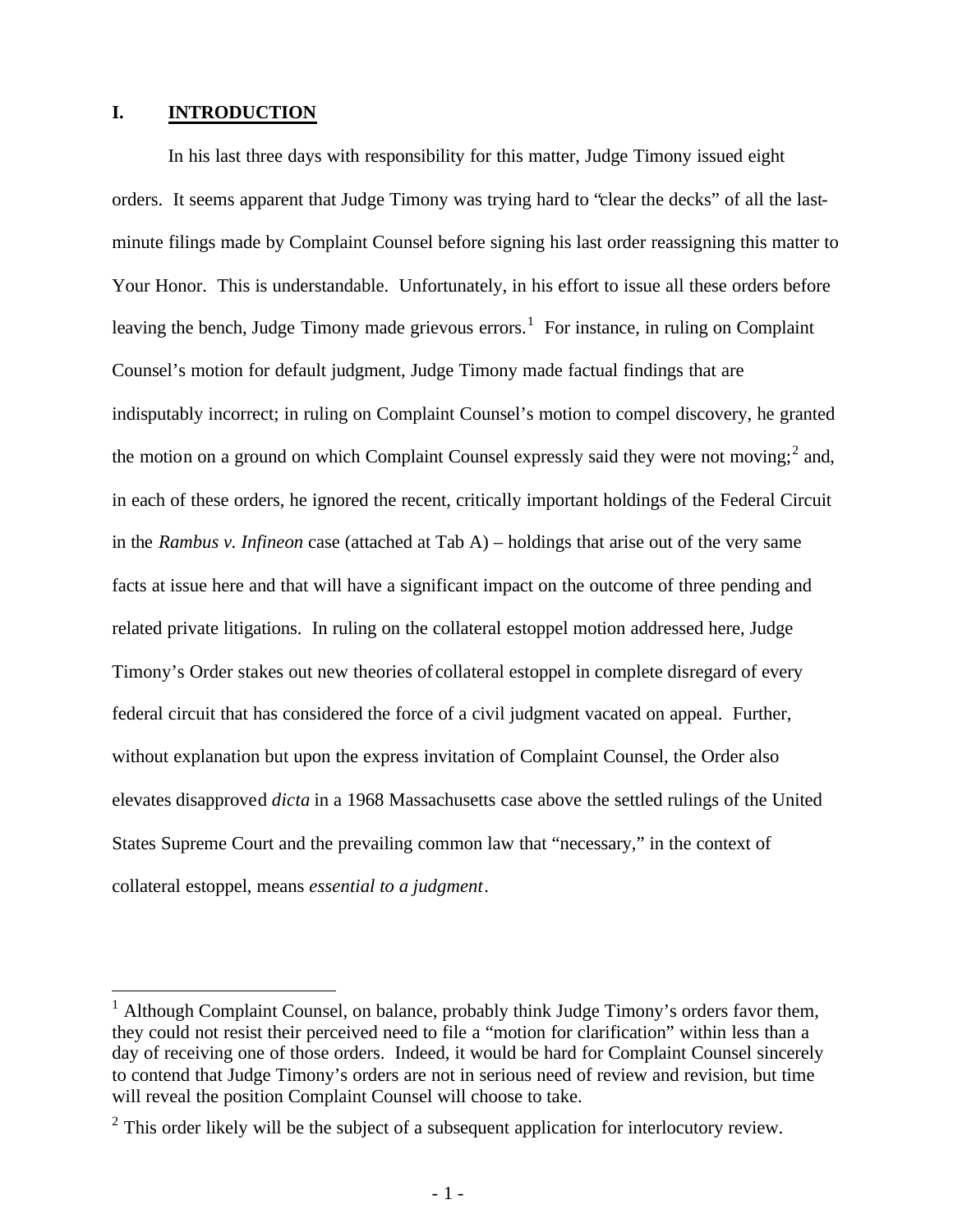This case cannot and should not proceed under the cloud of these clearly erroneous rulings when they are both contrary to well-established law and easily corrected. Either Your Honor should reconsider these orders, which we invite, $3$  or Your Honor should certify the most egregiously erroneous of these rulings to the Commission, pursuant to Rule 3.23(b), so that it can correct Judge Timony's errors now. No one – not the Commission, not Complaint Counsel, and certainly not Rambus – benefits if this case proceeds under the cloud of clearly erroneous rulings. Indeed, proceeding under such a cloud would ensure that if there ultimately were a ruling adverse to Rambus, which there should not be, that ruling would be reversed and this matter would come back to Your Honor, wasting further resources and causing further delay in the just resolution of this matter on the merits. It surely is in everyone's interest to try this case correctly, under correct legal rulings and consistent with controlling legal precedent, the first time.

#### **II. SUMMARY OF ARGUMENT**

 $\overline{a}$ 

The February 26, 2003, order granting Complaint Counsel's motion for collateral estoppel ("Order") flies in the face of every federal circuit court that has considered whether a civil judgment vacated on appeal retains any preclusive effect. The ten circuits that have considered this issue all hold that a judgment vacated on appeal loses whatever preclusive effect it previously possessed. Judge Timony did not so much as mention any of this authority (cited prominently in Rambus's opposition brief) in ruling to the contrary.

 $3$  Your Honor has the inherent power to reconsider any ruling that reflects a manifest failure to consider material facts or controlling legal principles. *See, e.g., In re Intel*, 1998 FTC LEXIS 188, \*1 (Jul. 31, 1998); *In re Int'l Ass'n of Conference Interpreters*, 1996 FTC LEXIS 126, \*1 (Apr. 12, 1996); Order re Motions for Reconsideration, *Champion Spark Plug Co.*, 1981 FTC LEXIS 119 at \*1 (Nov. 13, 1981). As the federal courts recognize, a tribunal also has the inherent power to reconsider orders, such as the Order at issue here, that reflect clear error or are "manifestly unjust." *School Dist. No. 1J, Multnomah County v. ACandS, Inc.*, 5 F.3d 1255, 1263 (9th Cir. 1993); *Bhatnagar v. Surrendra Overseas Ltd.*, 52 F.3d 1220, 1231 (3d Cir. 1995).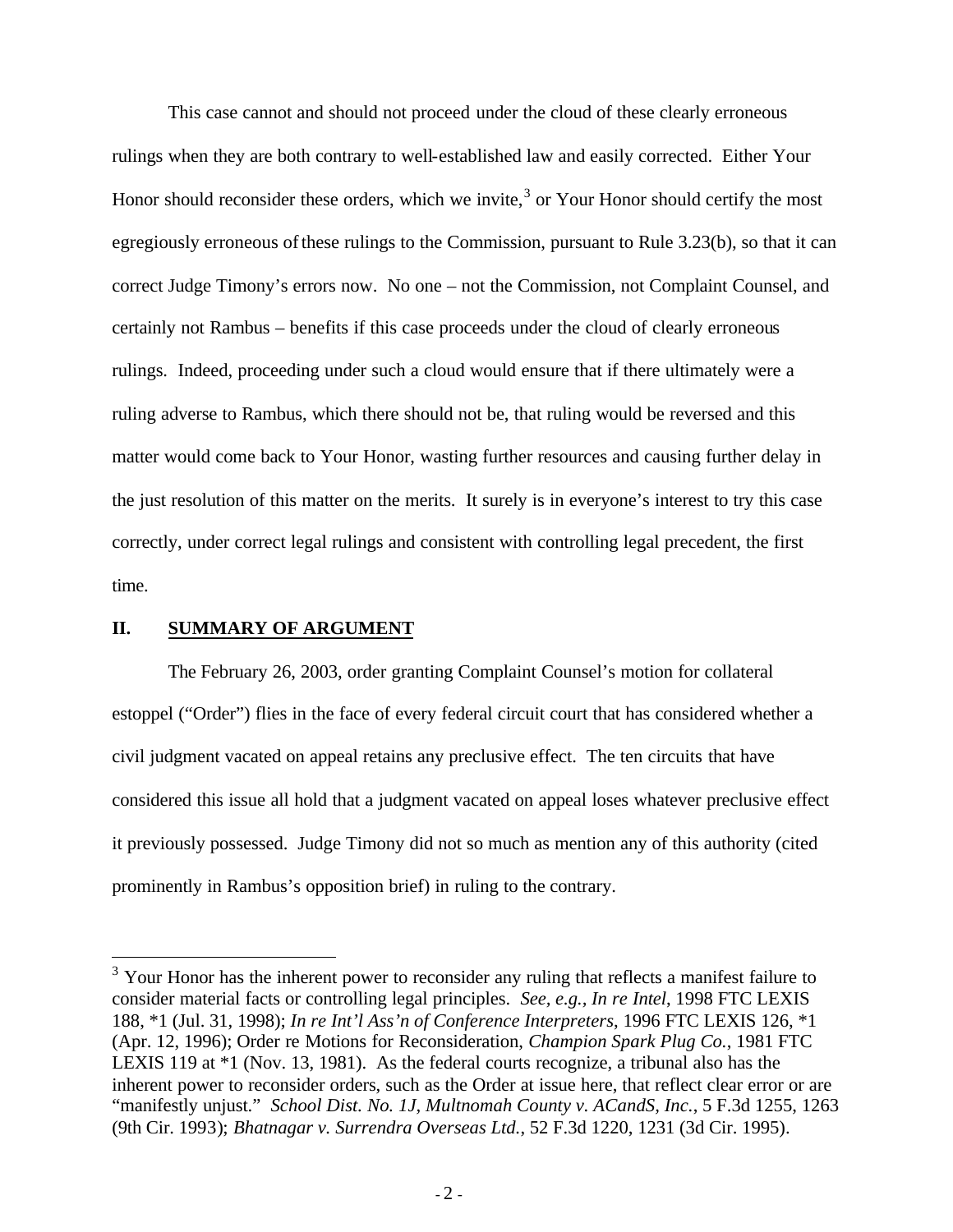The Order also rejects, without discussion or explanation, a long line of United States Supreme Court cases and well-settled common law principles holding that a determination is only "necessary" for purposes of collateral estoppel if the determination is *essential to a judgment*. Relying on a disapproved holding in a 1968 Massachusetts case, as invited to do by Complaint Counsel, Judge Timony concluded that a determination may be "necessary" if the first court and the party charged with estoppel "treated the issue carefully and fully" – even if the determination is *not* essential to a judgment, and even if there is *no longer* any judgment the determination can support.

Finally, there are two other reasons that the collateral estoppel Order issued by Judge Timony cannot stand. First, even the disapproved Massachusetts standard adopted by Judge Timony is not satisfied here. The issue of document destruction was not treated "carefully and fully" by the *Infineon* district court; the subject was me rely one of a litany of factual contentions made to support a post-trial motion for attorney's fees that had limited briefing and has now itself been reversed. Second, the document destruction issue was not a topic as to which there was a full and fair opportunity to litigate – a critical and independent element of collateral estoppel law that even Judge Timony and Complaint Counsel concede must be satisfied here.

#### **III. FACTUAL BACKGROUND**

Following trial in *Rambus v. Infineon*, Infineon moved for attorney's fees pursuant to 35 U.S.C. § 285. Under section 285, a party seeking recovery of its fees must prove that (i) it is a prevailing party; and (ii) the case is "exceptional." On August 9, 2001, Judge Robert E. Payne of the Eastern District of Virginia granted Infineon's motion, finding that Infineon was the prevailing party and that the case qualified as "exceptional" because of three factors: (i) Rambus's pursuit of "frivolous" infringement claims; (ii) Rambus's "inequitable conduct" in not disclosing the existence of patent applications to JEDEC while it was a member of that

- 3 -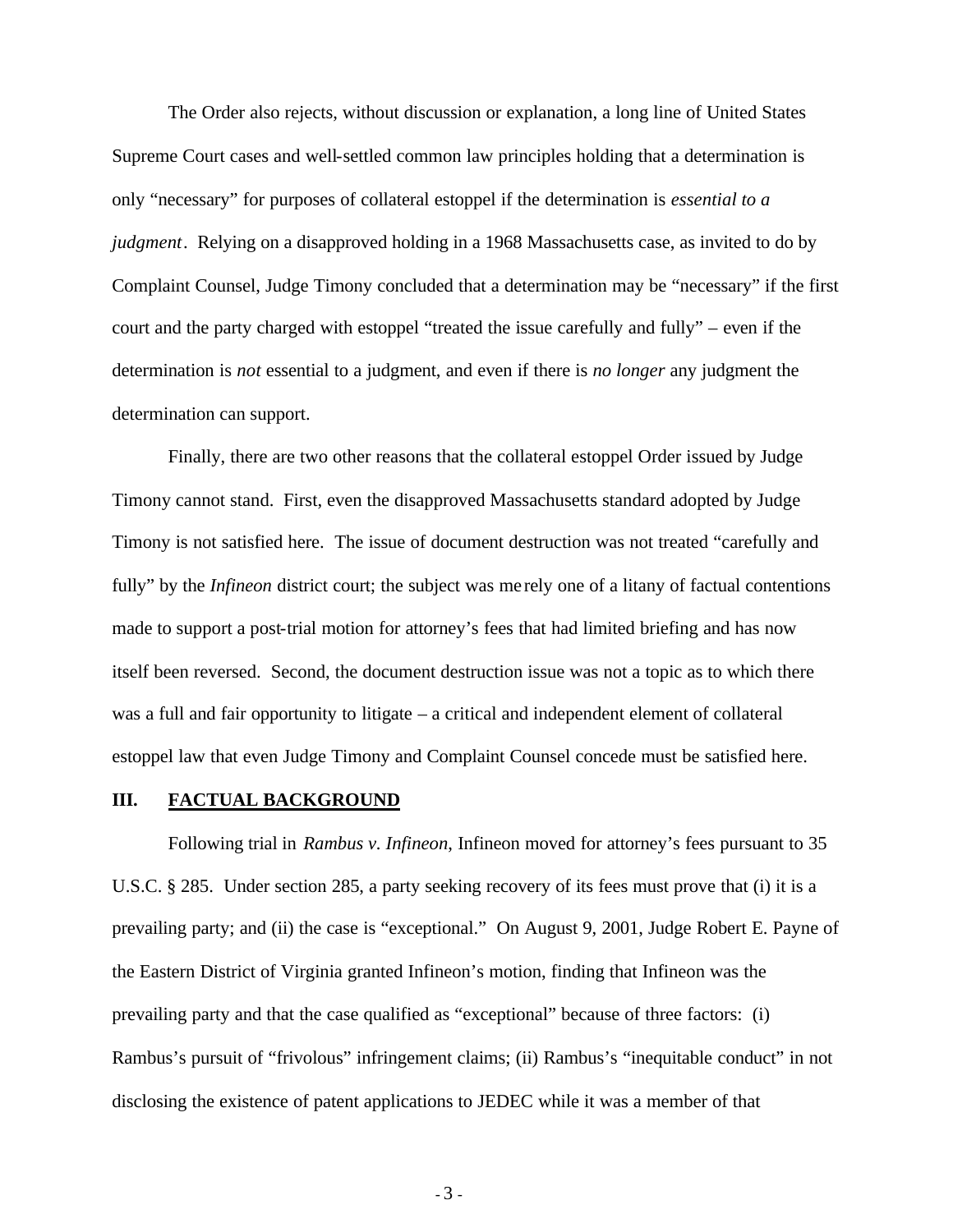organization; and (iii) "in connection with" these first two factors, Rambus's "litigation misconduct." *Rambus, Inc. v. Infineon Technologies AG*, 155 F. Supp. 2d 668, 674-83 (E.D. Va. 2001).

One of the acts that Judge Payne found to constitute litigation misconduct in his "exceptional case" ruling was Rambus's adoption of its document retention policy in 1998. Judge Payne concluded (erroneously and without foundation, as Rambus previously has demonstrated), that this policy was adopted "for the purpose of getting rid of documents that might be harmful in litigation." *Id.* at 682. Judge Payne found that Rambus's destruction of documents and other purported litigation misconduct "considered as a whole, *and in connection with* the other factors [*i.e.*, the now-reversed findings of "frivolous litigation" and "inequitable conduct"], warrant a finding that this is an exceptional case." *Id.* at 683 (emphasis added).

The Court entered final judgment on August 21, 2001, incorporating its fee award. Rambus filed a notice of appeal the next day.

Almost a year later, on June 18, 2002, Complaint Counsel filed the complaint in this action. On December 20, 2002 – while the *Infineon* appeal remained pending – Complaint Counsel filed a motion for default judgment asking the Court to impose wide-ranging antitrust liability as a sanction for Rambus's purported spoliation of evidence. Nowhere in their motion for default judgment did Complaint Counsel argue tha t any factual determination underlying the *Infineon* judgment was entitled to preclusive force in this action.

On January 29, 2003, the Federal Circuit decided the *Infineon* appeal. *Rambus Inc. v. Infineon Technologies AG*, 318 F.3d 1081 (Fed. Cir. 2003). In its decision, the Federal Circuit reversed both the district court's award of JMOL to Infineon on Rambus's claims of patent infringement and the jury's finding of fraud against Rambus. Based on these rulings, the Federal Circuit also found that the findings of frivolous litigation and inequitable conduct underlying the

 $-4 -$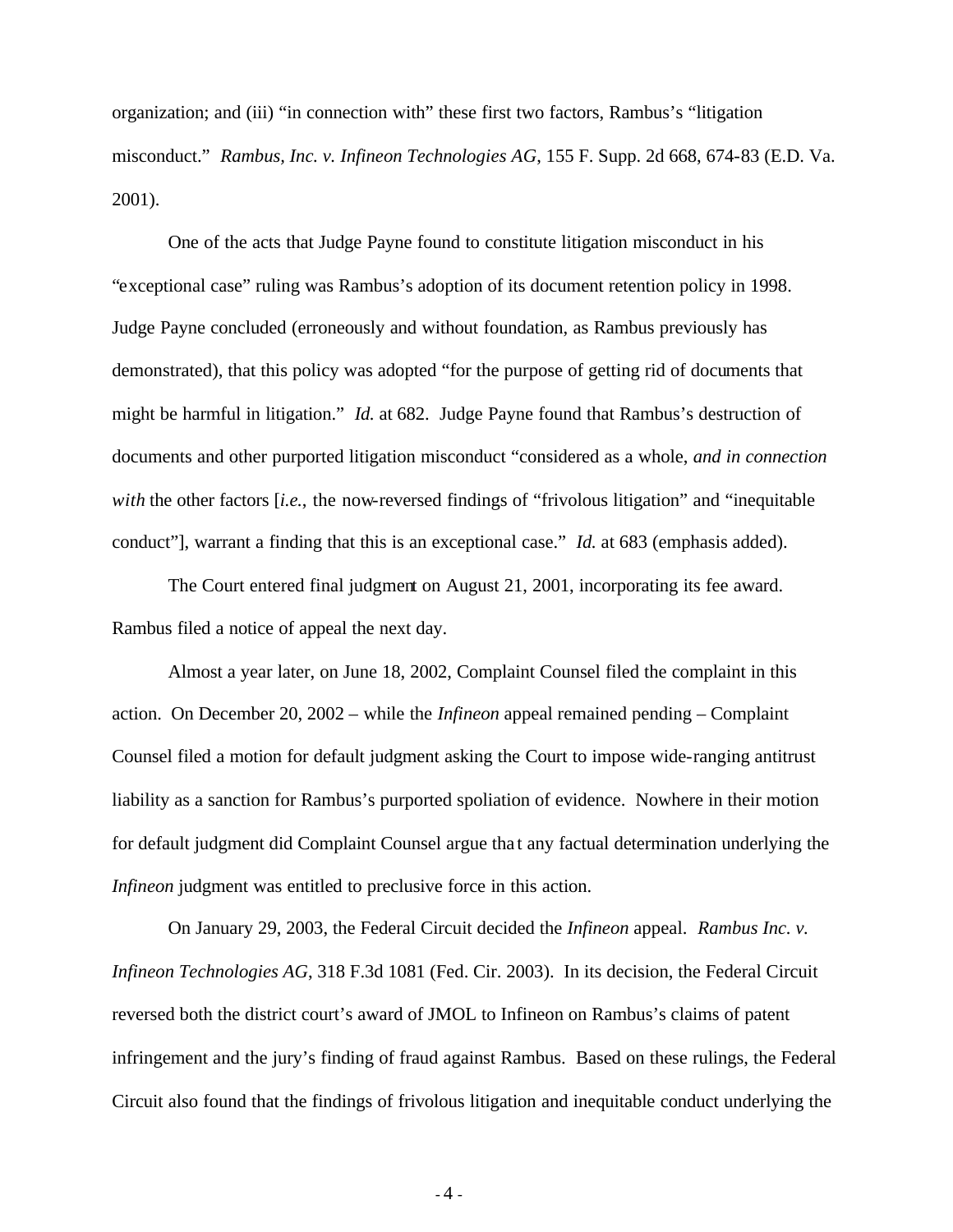court's "exceptional case" determination were erroneous. Accordingly, the Court vacated Judge Payne's attorney's fees award and remanded the issue of attorney's fees for further proceedings. The Court expressly instructed that the district court "may consider whether Infineon remains a prevailing party, *and if so*, whether an award is warranted." *Id.* at 1106 (emphasis added).

On February 12, 2003, Complaint Counsel filed the two motions that gave rise to the Order at issue here. Those motions asked the Court to accord preclusive effect in this case to Judge Payne's findings regarding Rambus's document retention policy, and for leave to file a supplemental memorandum in support of their motion for default judgment addressing the purported preclusive effect of those findings. *See* Tabs B, C & D. Rambus opposed both motions in a single brief filed on February 24, 2003. *See* Tab E.

On February 26, 2003, Judge Timony granted Complaint Counsel's motion for collateral estoppel. *See* Tab F. Remarkably, although Judge Timony's Order accorded collateral estoppel effect to the findings underlying the *Infineon* court's fee award, the Order does not explicitly acknowledge that the Federal Circuit's decision *vacated* the judgment in that case (and specifically vacated the fee award) and remanded the case for further proceedings. This glaring omission from the Order is particularly remarkable because, as a result of the Federal Circuit's decision, there is no longer *any judgment* relating to the factual findings that the Order purports to recognize as conclusive.

#### **IV. ARGUMENT**

Commission Rule of Practice 3.23(b) provides in pertinent part that application for interlocutory review of an Administrative Law Judge's determinations may be made if "the ruling involves a controlling question of law as to which there is substantial ground for difference of opinion and that an immediate appeal from the ruling may materially advance the ultimate termination of the litigation or subsequent review will be an inadequate remedy." 16

- 5 -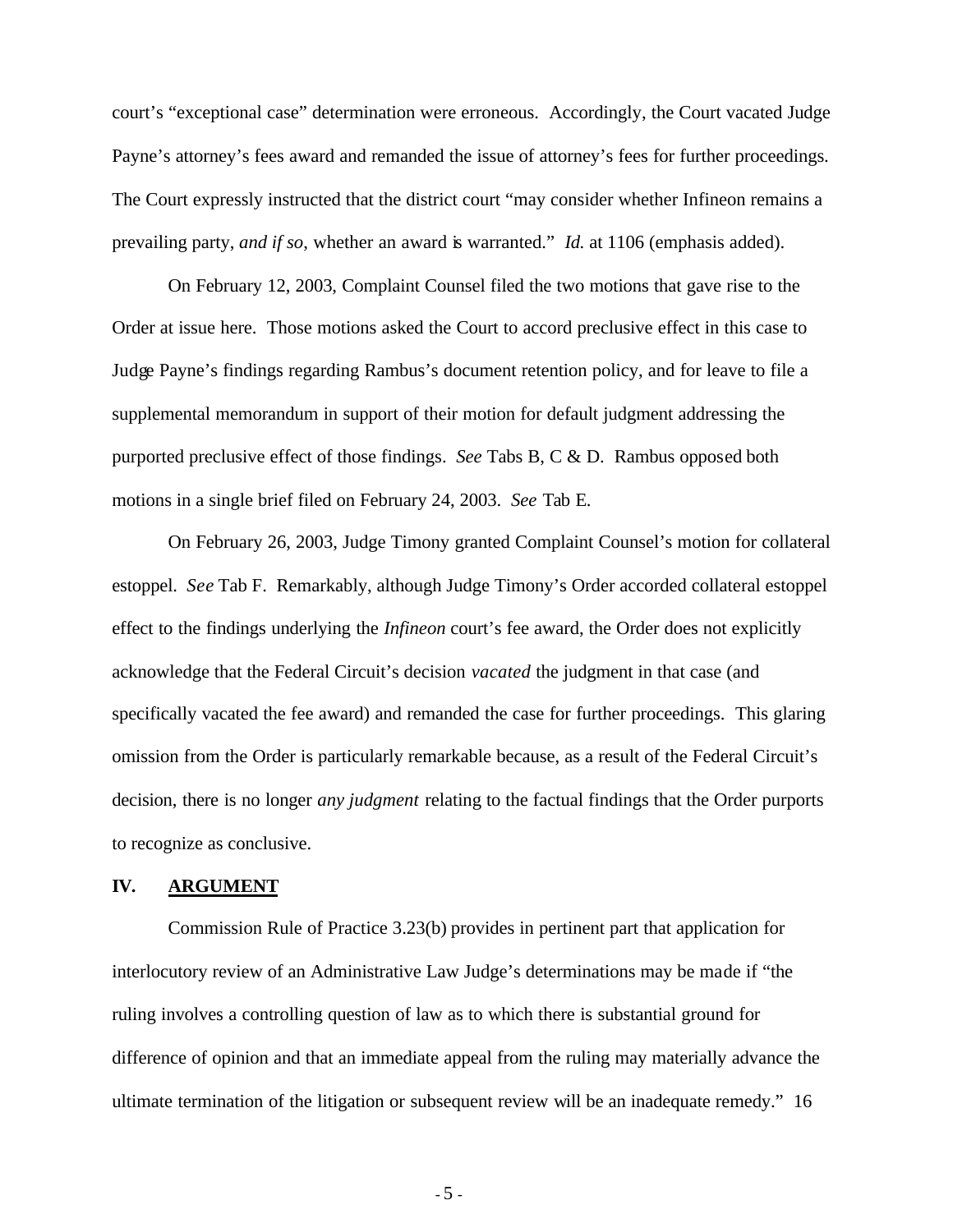C.F.R. § 3.23(b). As explained below, both of these requirements are plainly met here with respect to Judge Timony's Order granting Complaint Counsel's motion for collateral estoppel. Your Honor should therefore certify the order for immediate interlocutory review by the full Commission or, in the alternative, reconsider that order.

#### **A. Judge Timony's Order Incorrectly Resolves Two Controlling Questions of Law as to Which There Is Substantial Ground for Difference of Opinion.**

The Order raises, but erroneously resolves, two questions of law: (1) whether a civil judgment vacated on appeal retains any preclusive effect; and (2) whether a determination can be deemed "necessary" to the judgment for collateral estoppel purposes merely because the issue was allegedly treated "carefully and fully," even though there is no longer a valid judgment that the determination can support. The Order answers each question affirmatively, but overwhelming authority dictates precisely the opposite conclusion. Reversal on either one of these issues requires reversal of the result.<sup>4</sup>

Both of these questions are "controlling" within the meaning of Rule 3.23(b). That Rule borrows the language of 28 U.S.C. § 1292(b), and "court interpretation of that statute is material." *In re BASF Wyandotte Corp.*, 1979 FTC LEXIS 77 at \*2 n.1 (Nov. 20, 1979). Federal courts of appeals deem a question of law "controlling" under section 1292(b) if resolution of the question could materially affect the outcome of litigation in the trial court. *See, e.g.*, *Sokaogon Gaming Enter. v. Tushnie-Montgomery Ass'n*, 86 F.3d 656, 659 (7th Cir. 1996) (Posner, J.) ("A question of law may be deemed controlling if its resolution is quite likely to affect the further course of litigation, even if not certain to do so."). An interlocutory resolution

<sup>&</sup>lt;sup>4</sup> The Commission can resolve each of these controlling questions as abstract issues of law without reference to a trial record. These are exactly the kinds of questions that interlocutory appeal exists to resolve. *See Ahrenholtz v. University of Illinois*, 219 F.3d 674, 676-77 (7th Cir. 2000) (Posner, J.) (distinguishing "a pure question of law, something the court of appeals could decide quickly and cleanly without having to study the record" from a question of law requiring fact intensive review of a record, and holding that interlocutory appeal is provided to resolve these abstract issues of law in order to avoid "protracted, costly litigation").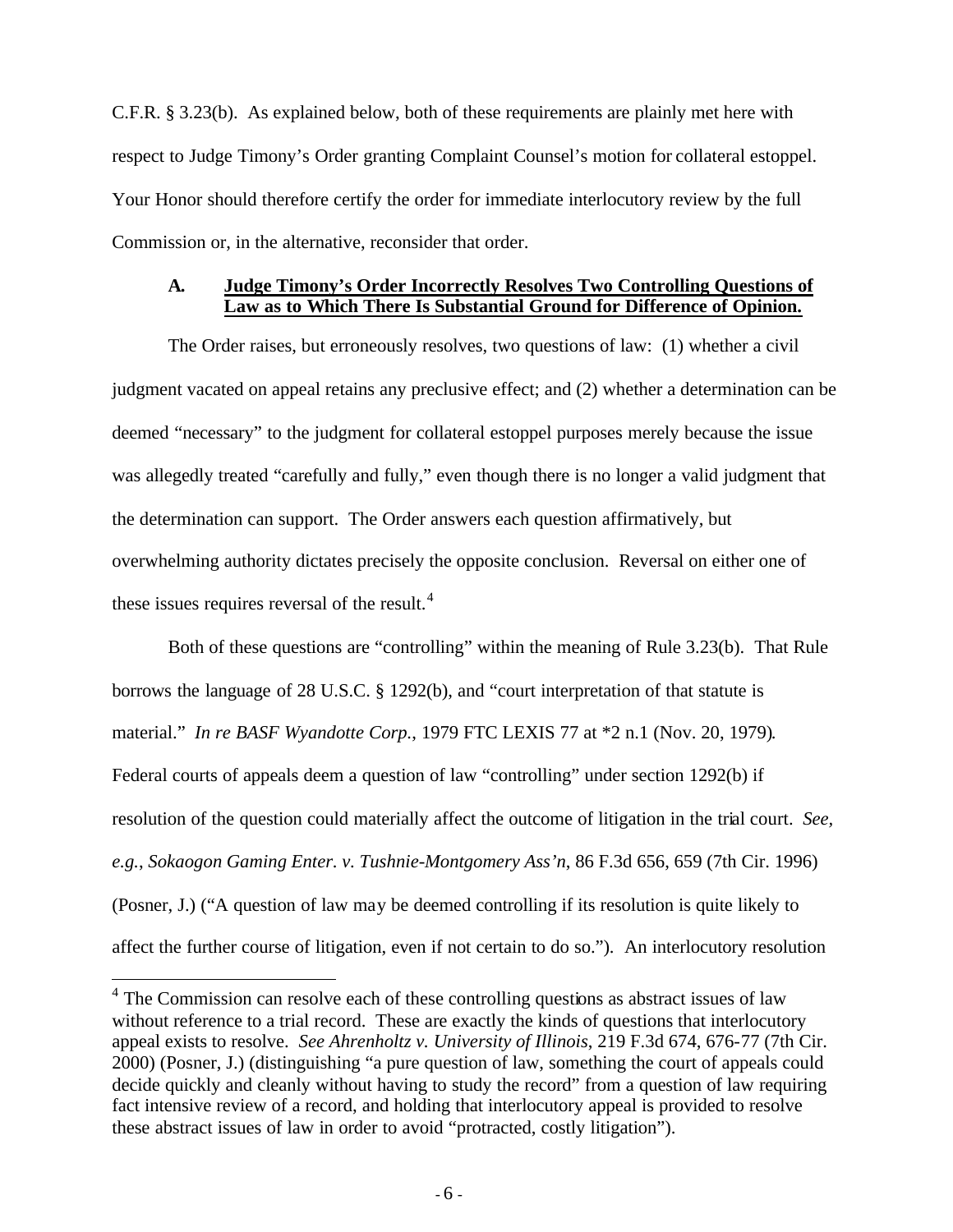"materially affects the outcome" of litigation if it saves time for the trial court and time and expense for the litigants, avoiding unnecessary protracted and expensive litigation. *Johnson v. Burken*, 930 F.2d 1202, 1206 (7th Cir. 1991). As the Third Circuit stated in *Katz v. Carte Blanche Corp.*, 496 F.2d 747 (3d Cir. 1974), identification of a controlling question under section 1292(b) requires a practical application of the policies underlying interlocutory appeal – namely, avoidance of harm to a party from "a possibly erroneous interlocutory order and avoidance of possibly wasted trial time and litigation expense." *Id.* at 756.

Immediate review of Judge Timony's Order will avoid the extraordinary waste of resources resulting from a trial of this matter under erroneous legal rulings that inevitably will be reversed on appeal. Further, as explained below (*infra* at 10, 13-14), immediate review will avoid the tremendous waste of judicial resources that otherwise would result if other parties involved in private litigation, and facing or involved in litigation with the FTC, find it necessary, because of Judge Timony's Order, to appeal from every adverse ruling in that private litigation for fear that a new rule of collateral estoppel, applicable only in FTC proceedings, may be applied to deny them a chance to litigate issues before the FTC on which they ultimately prevail in the private litigation. <sup>5</sup>

### **1. The vacated attorney's fees judgment in** *Infineon* **cannot be accorded collateral estoppel effect.**

As to the first question raised here, the case law is clear and uniform. Ten federal circuit courts – every circuit that has reached the issue – have held that in civil cases a judgment vacated

 $\overline{a}$ 

<sup>&</sup>lt;sup>5</sup> The two questions presented here also meet the definition of "controlling" articulated by the Commission recently in *In re Schering-Plough Corp.*, No. 9297, Slip. Op. at 4 (Feb. 12, 2002) ("a question is deemed controlling only if it may contribute to the determination, at an early stage, of a wide spectrum of cases"). As Complaint Counsel has noted, there are often private proceedings that parallel an FTC action. *See* Complaint Counsel's Opposition to Rambus's Motion to Stay (July 15, 2002), at 3, n.5. Thus, the risk that a party prevailing in private litigation may be bound in an FTC proceeding by findings that are later reversed on appeal is one that may arise in many cases, and certainly is not limited just to this case.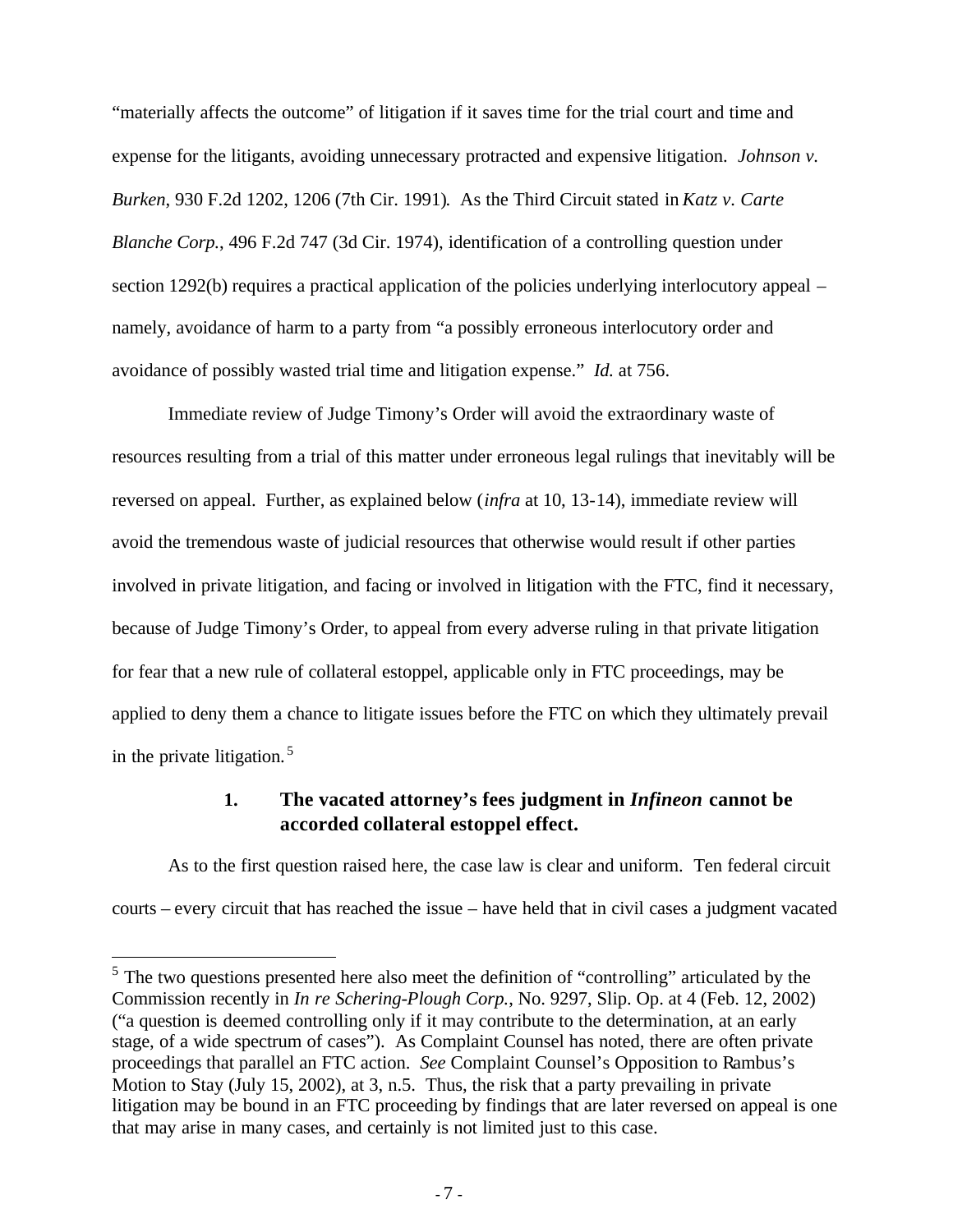on appeal loses whatever preclusive effect it previously possessed. As the Eleventh Circuit has stated:

> When a judgment has been subjected to appellate review, the appellate court's disposition of the judgment generally provides the key to its continued force as *res judicata* and collateral estoppel. A judgment that has been vacated, reversed, or set aside on appeal is thereby deprived of all conclusive effect, both as *res judicata* and as collateral estoppel.

*Jaffree v. Wallace*, 837 F.2d 1461, 1466 (11th Cir. 1988). The remaining circuit courts are in accord on this point, uniformly holding that in civil cases a judgment vacated on appeal has no preclusive effect. *No East-West Highway Comm., Inc. v. Chandler*, 767 F.2d 21, 24 (1st Cir. 1985) ("A vacated judgment has no preclusive force either as a matter of collateral or direct estoppel or as a matter of the law of the case."); *Stone v. Williams*, 970 F.2d 1043, 1054 (2d Cir. 1992) ("A judgment vacated or set aside has no preclusive effect."); *Consolidated Express, Inc. v. New York Shipping Ass'n., Inc.*, 641 F.2d 90, 93-94 (3d Cir. 1981) (vacated judgment cannot have any effect as collateral estoppel); *Maryland Casualty Co. v. Armco, Inc.*, 822 F.2d 1348, 1355 (4th Cir. 1987) (vacated order adopting findings of special master not entitled to preclusive effect); *Savidge v. Fincannon*, 836 F.2d 898, 906 (5th Cir. 1988) (decree vacated or nullified by an appellate court cannot be given issue preclusive effect); *Dodrill v. Ludt*, 764 F.2d 442, 444 (6th Cir. 1985) ("[T]he general rule is that a judgment which is vacated, for whatever reason, is deprived of its conclusive effect as collateral estoppel."); *Pontarelli Limousine, Inc. v. City of Chicago*, 929 F.2d 339, 340-41 (7th Cir. 1991) (vacating judgment deprived it of any future effect); *United States v. Lacey*, 982 F.2d 410, 412 (10th Cir. 1992) (judgment that has been vacated or set aside has no preclusive effect); *U.S. Philips Corp. v. Sears Roebuck & Co.*, 55 F.3d 592, 598 (Fed. Cir. 1995) (vacated judgment has no effect as collateral estoppel); *cf.*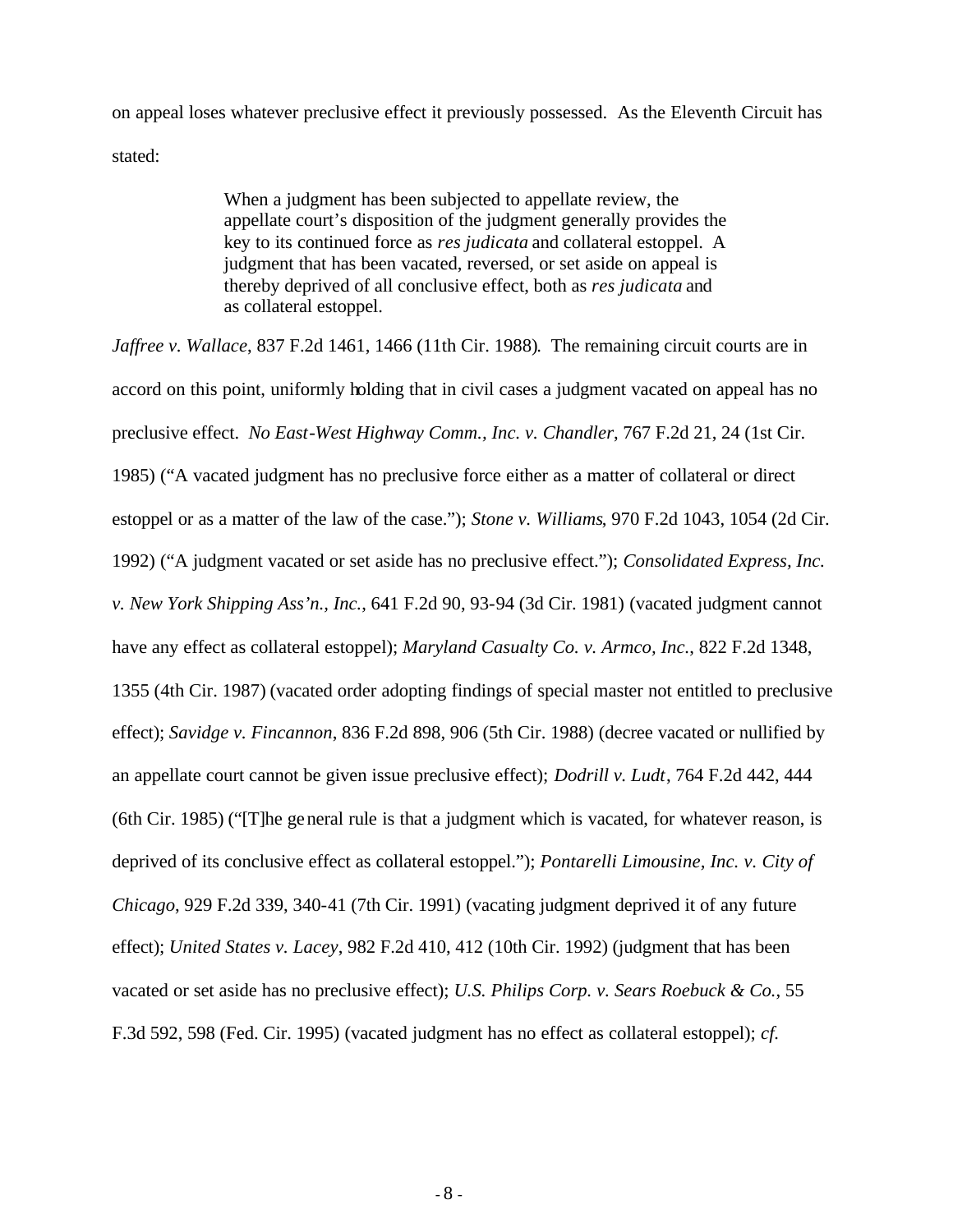*Ornellas v. Oakley*, 618 F.2d 1351, 1356 (9th Cir. 1980) ("A reversed or dismissed judgment cannot serve as the basis for a disposition on the ground of res judicata or collateral estoppel.").<sup>6</sup>

Under this controlling authority, Judge Timony plainly erred. As noted above, the Federal Circuit vacated Judge Payne's fee award in *Infineon*. Remarkably, Judge Timony's Order barely alludes to this fact, even though, as the cases above reflect, it is dispositive of the issue presented here. Instead, Judge Timony's Order cites numerous civil cases involving situations where collateral estoppel was applied to findings that were part of a *valid final judgment*. *See* Order at 3 (citing *McLaughlin v. Bradlee*, 803 F.2d 1197, 1201 (D.C. Cir. 1986); *Mother's Restaurant, Inc. v. Mama's Pizza, Inc.*, 723 F.2d 1566, 1571 (Fed. Cir. 1983); *United States v. Weems*, 49 F.3d 528, 531-32 (9th Cir. 1995)). These cases are wholly inapposite here, where there has been no final ruling on the attorney's fees issue, which the district court will need to consider afresh after remand and additional proceedings in *Infineon*.

Nor is Judge Timony's Order supportable on the ground that the *Infineon* district court's finding of litigation misconduct can somehow be extracted from the vacated attorney's fees judgment and accorded preclusive effect separate and apart from the overturned judgment. With issue preclusion, "it is the prior judgment that matters, not the court's opinion explaining the judgment." *Moore's Federal Practice* ¶ 132.03[4][a], at 132-106. Findings in support of a vacated judgment thus lose their preclusive effect together with the vacated judgment. *Dodrill*, 764 F.2d at 444-45 ("When [the plaintiff] won his appeal [in the first action] and the judgment was vacated, all such factual determinations were vacated with it, and their preclusive effect surrendered."); *Simpson v. Motorists Mut. Ins. Co.*, 494 F.2d 850, 854-55 (7th Cir. 1974) (where

 $\overline{a}$ 

<sup>6</sup> Commentators are in accord as well. *See Moore's Federal Practice* ¶ 30.76, at 3-30 (2002) ("A judgment loses its issue-preclusive effect when it is reversed and remanded on appeal."); 18A C. Wright, A. Miller, and E. Cooper, *Federal Practice and Procedure* § 4432, at 63-65 (2d ed. 2002) ("If the appellate court terminates the case by final rulings as to some matters only, preclusion is limited to the matters actually resolved by the appellate court. . . . There is no preclusion as to the matters vacated or reversed . . . .").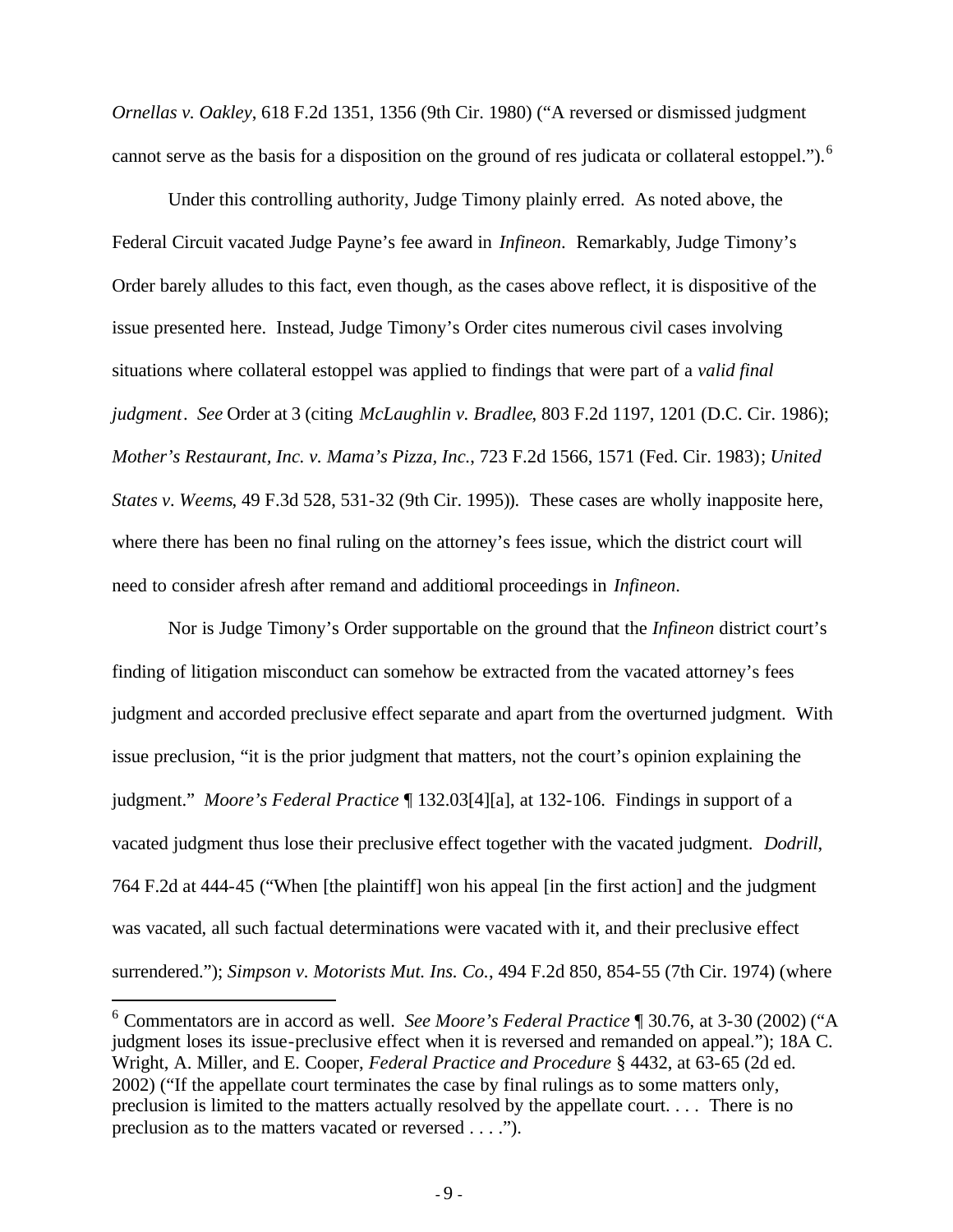judgment in insurance coverage case was remanded by court of appeals with orders to dismiss on jurisdictional grounds, it became a "nullity" and had no preclusive effect in second action).

By ruling that factual findings underlying a vacated judgment may be accorded preclusive effect, the Order entirely rewrites the well-established law of collateral estoppel in a way that will force litigants to appeal *every* adverse factual finding on pain of suffering a later finding of preclusion. As the court stated in *Dodrill*: "If a judgment could be entirely vacated yet preclusive effect still given to issues determined at trial but not specifically appealed, appellants generally would feel compelled to appeal every contrary factual determination. Such inefficiency neither lawyers nor judges ought to court." 764 F.2d at 444-45. Moreover, the Order imposes this result regardless of whether the party seeking to avoid preclusion ultimately prevails on appeal, as Rambus did in the *Infineon* litigation. Because well-settled precedent from ten circuit courts compels a contrary result, there is obviously substantial ground for differing with the opinion of Judge Timony on the first question presented here. *See White v. Nix*, 43 F.3d 374, 378 (8th Cir. 1994) (identification of a sufficient number of conflicting opinions provides substantial ground for disagreement).

## **2. At this stage of the** *Infineon* **litigation, Judge Payne's findings of litigation misconduct cannot be deemed "necessary to the judgment" in that case.**

As to the second controlling question raised by the Order, the law is equally clear. Contrary to Judge Timony's conclusion, the *Infineon* district court's findings of litigation misconduct were not "necessary" to the ultimate determination of that action. This is an inevitable consequence of the fact that, without a final judgment in *Infineon*, the significance of, and necessity for, Judge Payne's litigation misconduct findings cannot yet be determined.

As noted above, Judge Payne's litigation misconduct findings were relevant solely to his determination of whether Infineon was entitled to recover its attorney's fees as a "prevailing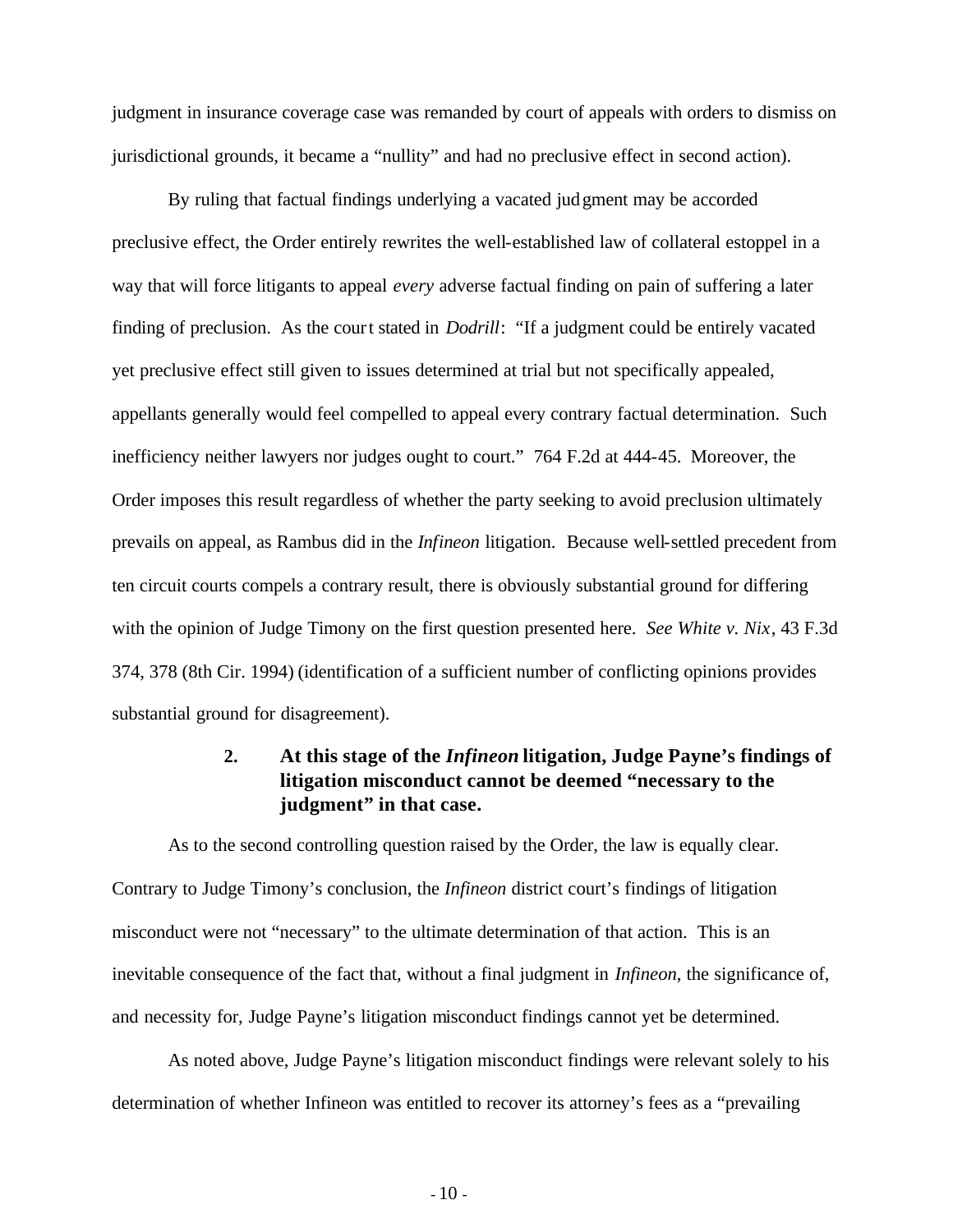party" in an "exceptional case." At the time Judge Payne made this determination, Infineon had been granted JMOL on all of Rambus's infringement claims, and had obtained a jury verdict on fraud. Not surprisingly, given these rulings, Judge Payne found Infineon to qualify as a prevailing party.

As a result of the Federal Circuit decision, however, the JMOL ruling and the fraud verdict have been reversed, and Rambus will now proceed to trial against Infineon on its infringement claims. Accordingly, at this time it is not possible to determine conclusively who will be the prevailing party at the conclusion of the *Infineon* case. For that reason, the Federal Circuit instructed the district court to "consider whether Infineon remains a prevailing party" at the conclusion of the case.

Should the district court conclude at the end of the *Infineon* case that Infineon is not a prevailing party, the court's findings concerning Rambus's supposed litigation misconduct would be unnecessary to the judgment in that case, and thus not eligible to be accorded preclusive effect. *See, e.g., New Hampshire v. Maine*, 532 U.S. 742, 748-49 (2001) ("Issue preclusion generally refers to the effect of a prior judgment in foreclosing successive litigation of an issue of fact or law actually litigated and resolved *in a valid court determination essential to the prior judgment*, whether or not the issue arises on the same or a different claim.") (emphasis added); *Arizona v. California*, 530 U.S. 392, 414 (2000) ("It is the general rule that issue preclusion attaches only '[w]hen an issue of fact or law is actually litigated and determined by a valid and final judgment, *and the determination is essential to the judgment*'") (emphasis added); RESTATEMENT (SECOND) OF JUDGMENTS, § 27 & cmt. h (1982) ("[n]ecessarily determined" means "essential to the judgment"; "[i]f issues are determined but the judgment is not dependent upon the determinations, relitigation of those issues in a subsequent action . . . is not precluded"). The doctrine of collateral estoppel is not intended to afford preclusive effect to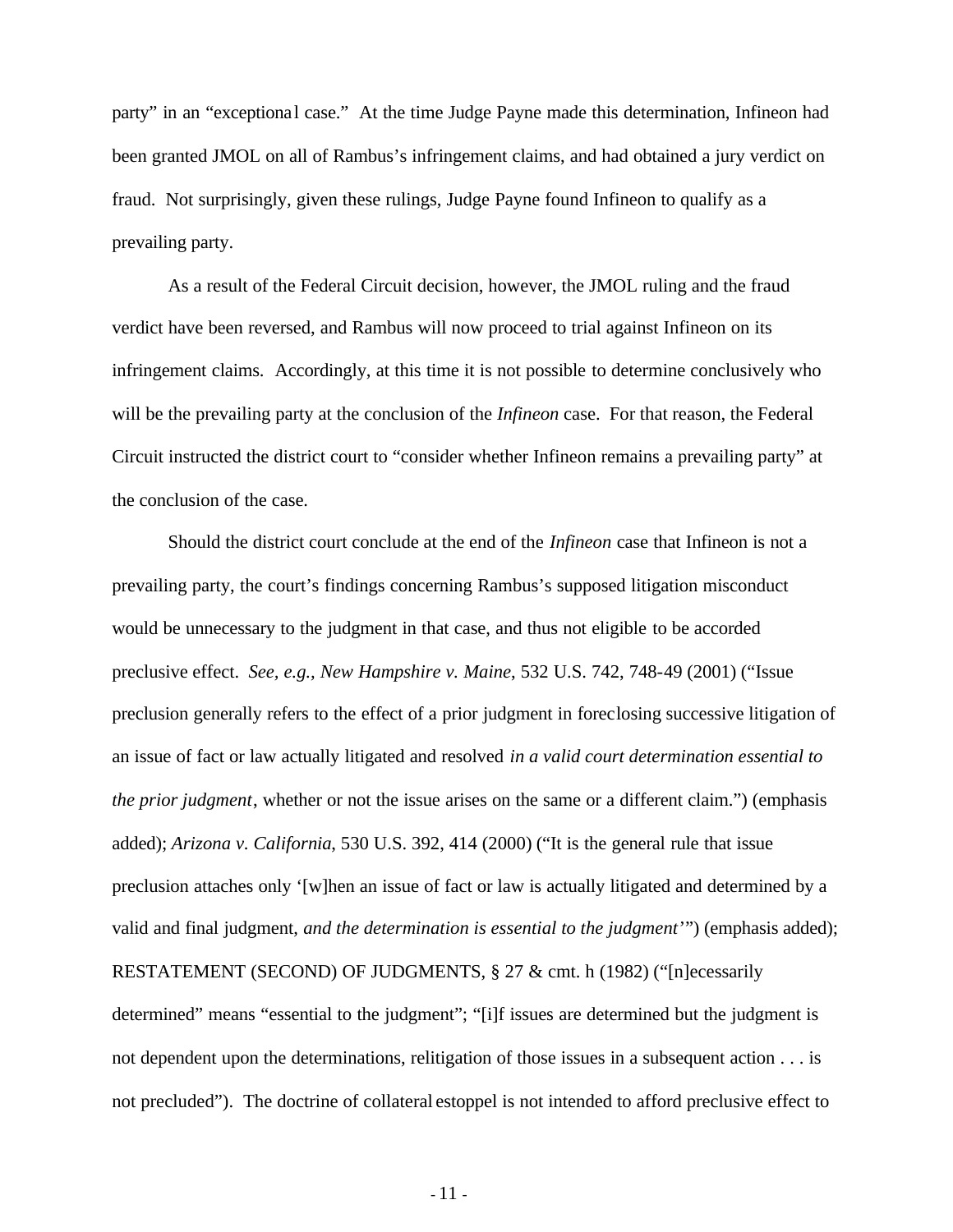interlocutory rulings still subject to change, but only to resolutions necessary to final judgments. *In re 949 Erie Street, Racine, Wis.*, 824 F.2d 538, 541 (7th Cir. 1987) (collateral estoppel does not apply "to an interlocutory order, which may be changed by the district court at any time prior to final judgment"). Accordingly, the uncertainty as to the necessity of Judge Payne's findings regarding Rambus's purported litigation misconduct provides a further reason for denying those findings collateral estoppel effect.

Judge Timony's Order ignores this controlling Supreme Court authority and instead erroneously holds that a determination can have preclusive effect if it was treated "carefully and fully" by a court and the party charged with estoppel, even if that determination is not essential to a judgment. Order at 4. That Judge Timony erred in so holding is highlighted by the fact that the Order relies on bad law for its position. At the express invitation of Complaint Counsel, Judge Timony relied on *Home Owners Fed. Sav. & Loan Ass'n Northwestern Fire & Marine Ins. Co.*, 238 N.E.2d 55 (Mass. 1968), for the proposition that a finding can have preclusive effect if it was simply "'the product of full litigation and careful decision.'" Order at 4 (quoting *Home Owners*, 238 N.E.2d at 59).<sup>7</sup> As subsequent cases have made clear, that proposition is no longer the law even in Massachusetts. Ten years after the decision in *Home Owners*, the Supreme Judicial Court rejected the holding of that case and recharacterized it as *dicta*. 8 And even if this

 7 The Order also quotes 18 C. Wright, A. Miller, and E. Cooper, *Federal Practice and Procedure* § 4421, at 556 (2d ed. 2002), in support of this extension of the "necessary to a judgment" requirement under collateral estoppel law. But the quoted passage from Wright & Miller relies on *Home Owners*. *See* 18 Wright & Miller § 4421 n.17, at 556-57.

<sup>8</sup> *See Rudow v. Fogel*, 382 N.E.2d 1046, 1049 (Mass. 1978) ("[*Home Owners*] suggested that it might be enough for issue preclusion that the determination, though not essential, shall have been well litigated. Were that proposition to be accepted, we would still have no particular assurance that the indicated condition was met in the present case. But the proposition is itself doubtful, and in any case the *Home Owner's* decision seems explicable on grounds that leave [the rule that a determination must be essential to a judgment] intact for the generality of cases."). The very same portion of Wright and Miller cited in the Order recognizes that the cited portion of *Home Owners* is questionable. *See* 18 Wright & Miller § 4421 n.17, at 557 ("The continued vitality of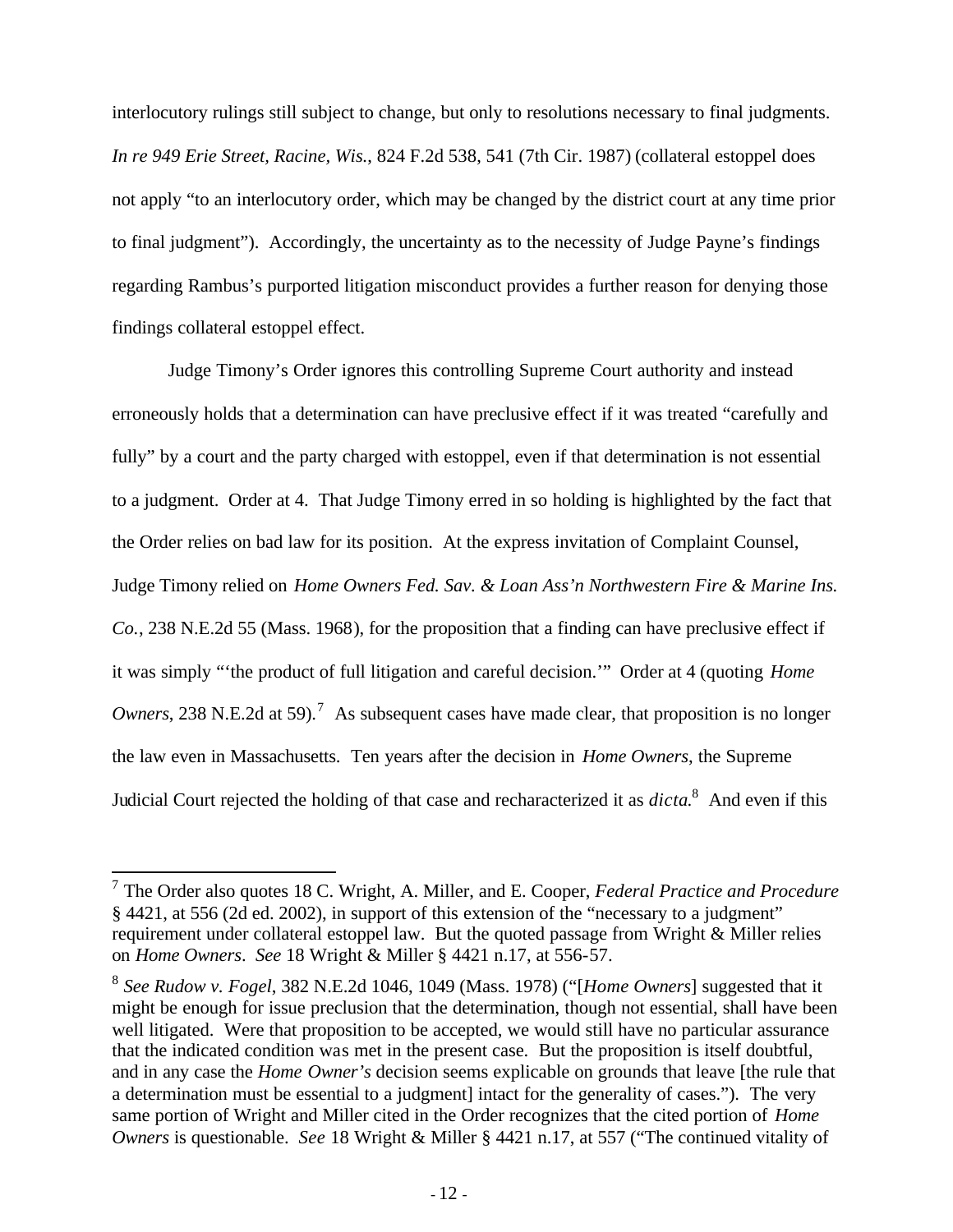proposition were good law, and even if it applied outside Massachusetts, it would still be inapplicable here. In *Home Owners* there *was* a valid first judgment, but here the only first judgment has been vacated.

Moreover, it is simply not the case that issues surrounding the adoption of Rambus's document retention policy were fully and fairly litigated in the *Infineon* litigation. Such issues were first meaningfully addressed only in post-trial briefing on Infineon's motion for attorney's fees. In that briefing, Infineon devoted a total of two and a half pages of its opening brief to the subject, citing cases involving the willful destruction of documents after litigation was commenced; Rambus devoted two pages of its opposition brief to the subject, distinguishing the cases cited by Infineon and demonstrating that no documents were ever destroyed during litigation; and Infineon devoted a mere page and a half of its reply brief to reiterating its unsupported claim that Rambus had destroyed documents to avoid discovery in litigation. This briefing occurred post-trial, after the close of discovery, when neither party had an opportunity to supplement the record in any meaningful way. The matter was not fully examined by the many witnesses who had relevant information on the subject, as Infineon's counsel acknowledged at the hearing on the attorney's fees motion, when he conceded that the "evidence is not completely developed because this is just something which came up, I don't know, maybe a couple weeks before trial." *Infineon* Hearing Tr., July 16, 2001, at 261.<sup>9</sup>

 $\overline{a}$ 

this approach in Massachusetts is open to serious doubt in view of the later suggestion that the proposition advanced 'is itself doubtful.'") (discussing *Home Owners* and quoting *Rudow*).

<sup>&</sup>lt;sup>9</sup> Judge Timony also erred in suggesting that Rambus had a full and fair opportunity to litigate the correctness of Judge Payne's erroneous factual findings on appeal. *See* Order at 3. Faced with adverse opinions issued by Judge Payne totaling more than 160 pages, Rambus was forced to chose its battles selectively, attacking only those portions of Judge Payne's rulings necessary to obtain reversal of the judgment, as Rambus did with respect to the attorney's fees award. In so doing, Rambus was entitled to rely on the prevailing law in ten circuits holding that a reversed or vacated judgment will not give rise to collateral estoppel as to factual findings underlying the judgment, even if those findings were not appealed.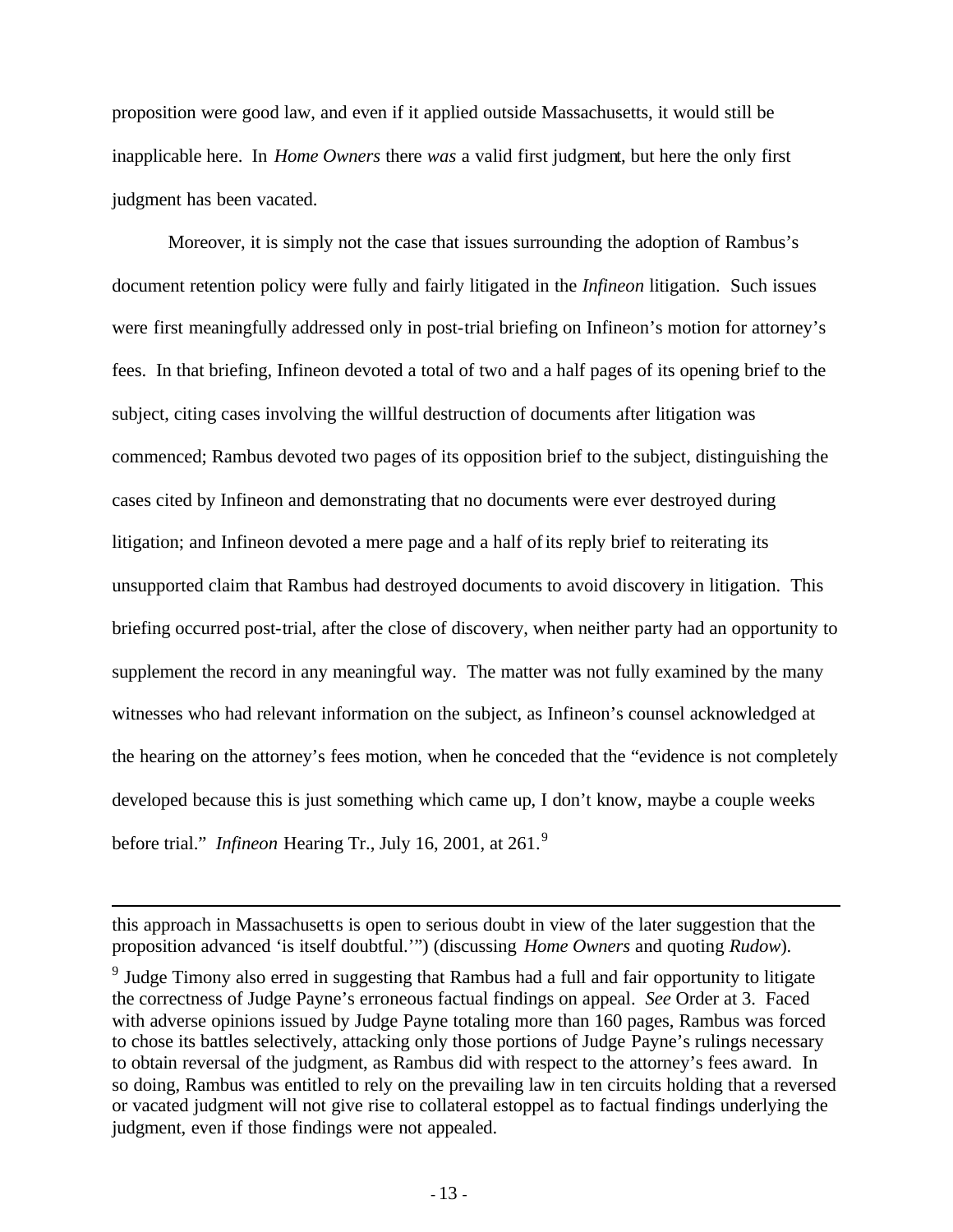In sum, by holding that a factual finding can have preclusive force if the court and the party charged with estoppel treated the issue "carefully and fully" – even if that finding is not essential to a judgment, and even if no judgment exists that the finding can support – Judge Timony's Order again radically rewrites the law of collateral estoppel with the same consequences described earlier. By abandoning the long and well-settled rule embraced by both the Supreme Court and the common law that a finding is "necessary" only if it is essential to a judgment, the Order forces parties to appeal a vastly enla rged set of findings on pain of future preclusion rulings. Without any ready definition of "carefully and fully" decided, the threat of preclusion will force every party to resolve the uncertainty surrounding the status of a determination in favor of appeal. As with the Order's first disregard of the settled law of collateral estoppel, this redefinition of "necessary to the judgment" will prolong litigation and appeal, at great expense to both the court and the parties. Interlocutory review is warranted to correct this error.

#### **B. Immediate Review of Judge Timony's Order Will Materially Advance the Ultimate Termination of This Litigation.**

Immediate review will materially advance the ultimate termination of this litigation within the meaning of Rule  $3.23(b)$ . This element means exactly what it says – a reversal on a controlling question through immediate review will advance the resolution of the action as a whole, and will result in an "appreciable savings of time" in this proceeding. *See Isra Fruit Ltd. v. Agrexco Agricultural Export Co., Ltd.*, 804 F.2d 24, 26 (2d Cir. 1986); *see also Genentech, Inc. v. Novo Nordisk A/S*, 907 F. Supp. 97, 100 (S.D.N.Y. 1995); *In re Times Mirror Co.*, 1978 FTC LEXIS 490 at \*2-3 (Mar. 7, 1978) (interlocutory review is proper where a ruling presents a substantial risk that a later remand on appeal from an initial decision would lead to extensive further litigation and recall of witnesses). Both rulings in the Order are clearly in error and must be reversed. Remand for further proceedings following reversal on appeal would force the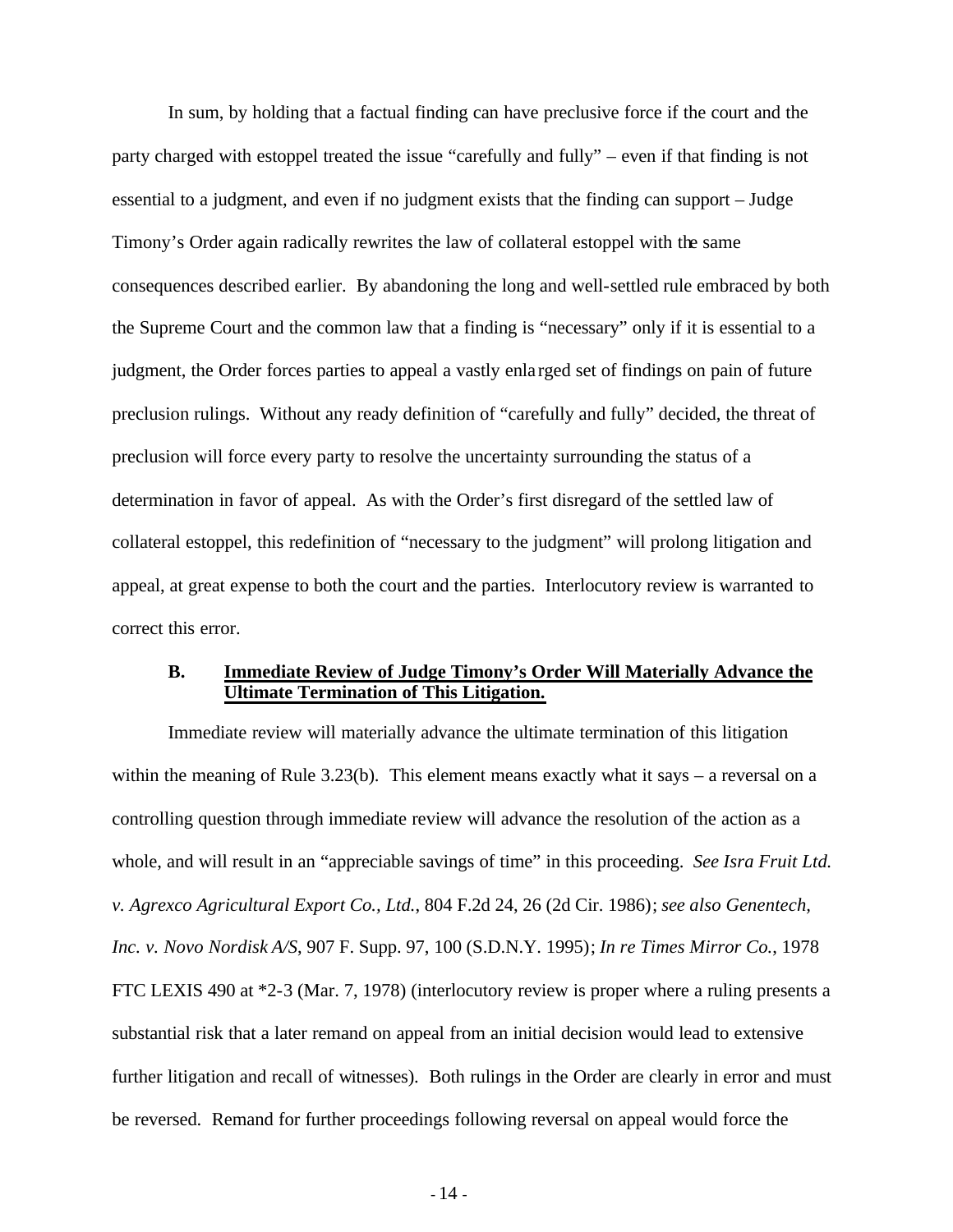parties to expend considerable resources relitigating issues that could have been resolved in accordance with the law the first time. Immediate review is essential to avoid this waste of resources.

#### **V. CONCLUSION**

Judge Timony's Order stakes out new theories of collateral estoppel in complete disregard of every federal circuit that has considered the force of a civil judgment vacated on appeal. Without explanation, the Order elevates disapproved *dicta* in a 1968 Massachusetts case above the settled rulings of the Supreme Court and the prevailing common law definition of "necessary" as *essential to a judgment*. Each of the two controlling questions in the Order presents substantial ground for difference of opinion, and reversal of either ruling on interlocutory review will materially advance the termination of this litigation. For these reasons, Your Honor should certify Judge Timony's Order for interlocutory review under Rule 3.23(b) or, in the alternative, reconsider and reverse that Order.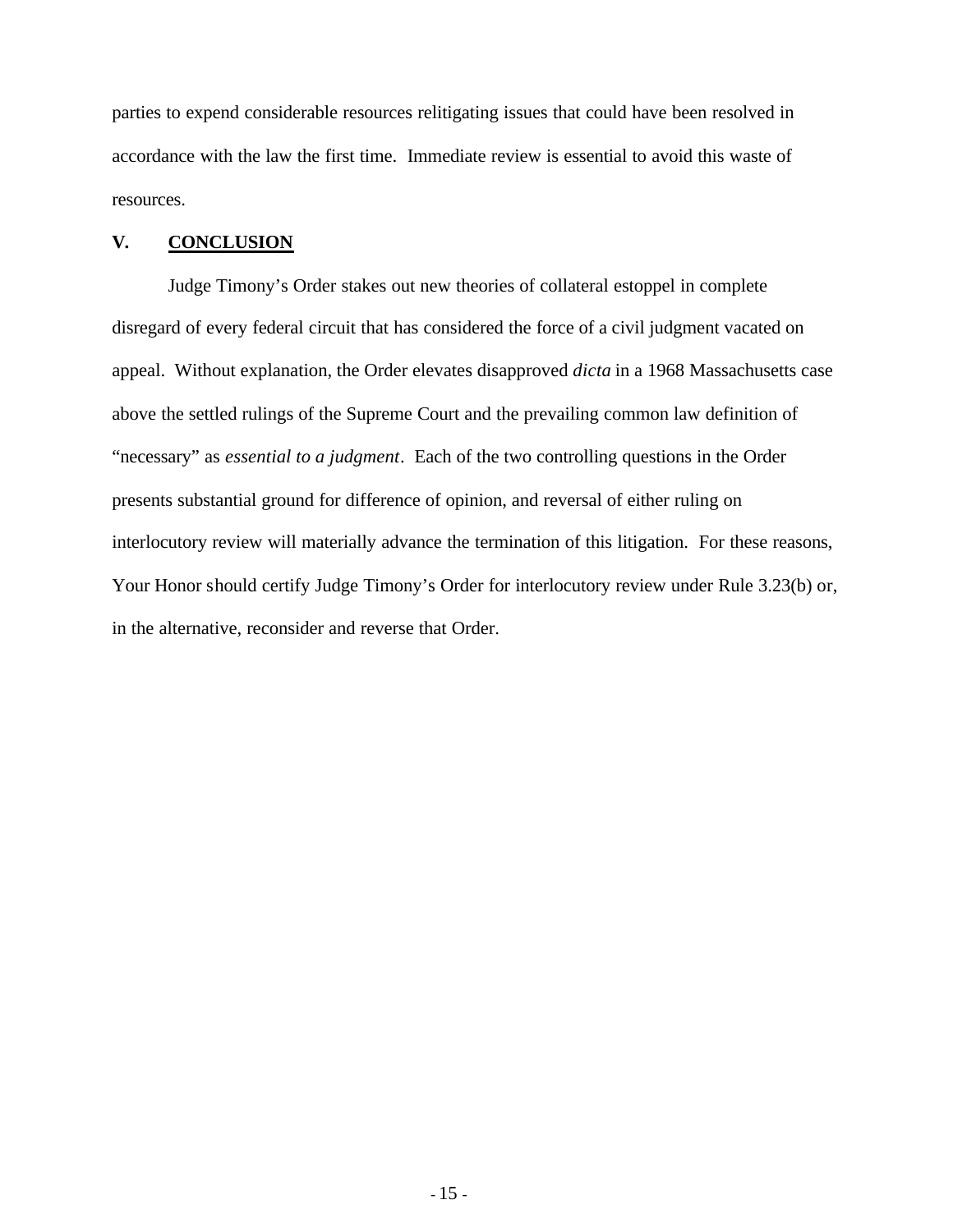l

Gregory P. Stone Steven M. Perry Paul J. Watford Adam R. Wichman MUNGER, TOLLES & OLSON LLP 355 South Grand Avenue, 35th Floor Los Angeles, California 90071 (213) 683-9100

A. Douglas Melamed IJay Palansky Kenneth A. Bamberger Jacqueline M. Haberer WILMER, CUTLER & PICKERING 2445 M Street, N.W. Washington, D.C. 20037 (202) 663-6000

Sean C. Cunningham John M. Guaragna GRAY, CARY, WARE & FREIDENRICH LLP 401 "B" Street, Suite 2000 San Diego, California 92101 (619) 699-2700